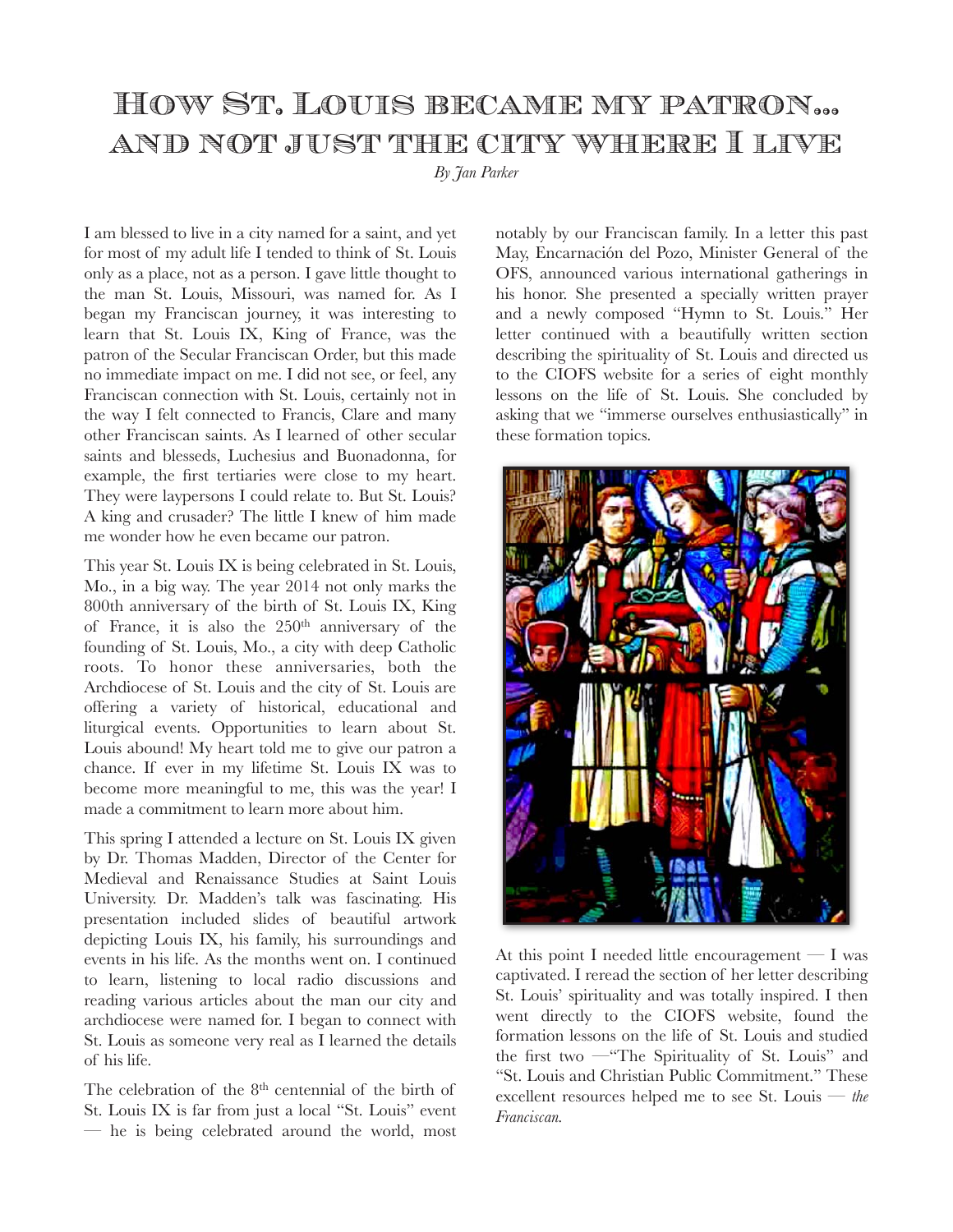

There is so much now that I would like to share with you about our patron St. Louis! Here was a man who did what he was called to do  $-$  and he always put first things first. He accepted his vocation as king, not questioning how he could acquire holiness in his state in life. He remained humble and teachable. He sought out the company of men such as St. Thomas Aquinas, St. Bonaventure and Brother Giles to help him learn more about God, and he put what he learned into practice in his life.

Louis rejoiced in his baptism, and once said, "I think more of the place where I was baptized than of Rheims Cathedral where I was crowned." Though king, his signature was always "Louis of Poissy," not Louis IX, King of France, explaining, "Poissy is the place where I was baptized." He attended daily Mass and spent much time in prayer, often going to monasteries to attend liturgical ceremonies. He was a faithful husband and a dedicated father. He gave alms and cared for the poor, serving them personally at his table. He was a benevolent ruler, often sitting on the floor to listen carefully to those who came to him seeking justice. He wrote letters to other monarchs to build relationships and maintain peace. He trusted completely in God's providence as he dealt with difficult choices and made great sacrifices.

St. Louis treasured holy places, making numerous pilgrimages, and especially valued the shrines of the Holy Land. He built the magnificent Sainte-Chapelle with its famous stained glass windows within the royal palace complex. This chapel was erected as a shrine for the Crown of Thorns and a fragment of the True Cross, precious relics of the Passion of Jesus. He had a strong devotion to Christ's Passion. (I can just imagine Louis, guardian of the Crown of Thorns, meditating upon this crown worn by Jesus and considering his own royal crown.)

His love of God overflowed into his life. He could say with all sincerity, "My God and my all!" as he lived in his own way the Gospel values of St. Francis.

Yes, amazingly, this saint has come alive for me. His Franciscan spirituality touches my heart and challenges me personally. Now when I hear the words "St. Louis" I no longer think first of my hometown — I think immediately of my Franciscan brother and a saint. St. Louis has truly become a companion, intercessor and patron whose life inspires me to deepen my own commitment to live the Gospel in the manner of St. Francis.



*A note from Jan:* I would be happy to send you a copy of our Minister General's inspiring letter regarding the celebration of the 8th Centenary of St. Louis IX, which was distributed this past May to the National Fraternity. Send your request by email to [jansfo@yahoo.com](mailto:jansfo@yahoo.com). Please also visit the CIOFS website during this centennial year and take advantage of the wonderful formation material on St. Louis, offered once each month, on the following eight themes. (A sample lesson is included on pages 5 and 6 of this issue of the *TAU-USA*.)

- 1. The Spirituality of St. Louis
- 2. St. Louis and Christian Public Commitment
- 3. St. Louis and Marriage
- 4. St. Louis , the Educator
- 5. St. Louis, Social Justice and Evangelization
- 6. St. Louis and the Poor
- 7. St. Louis and the Interfaith Dialogue
- 8. St. Louis and Sister Death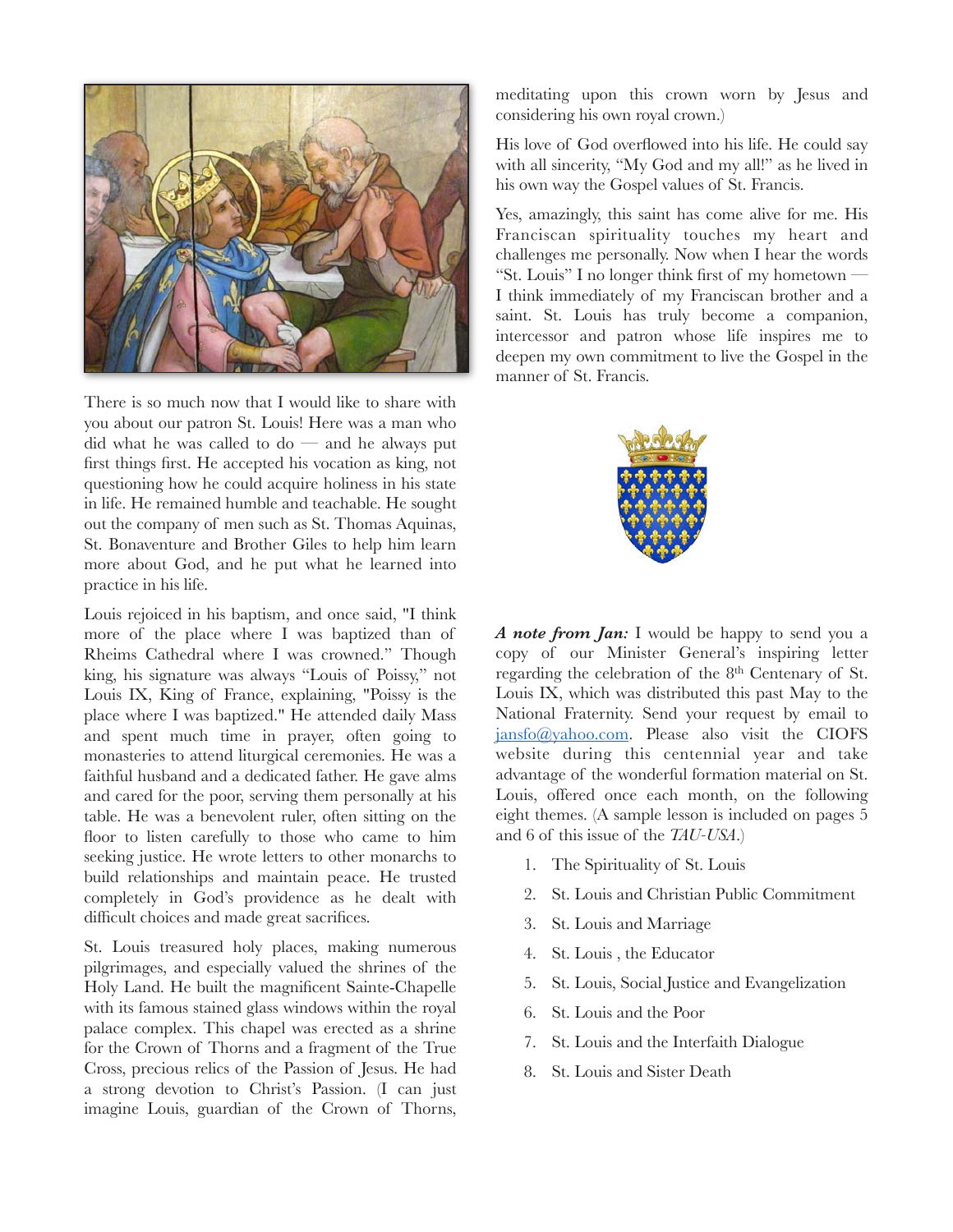## 2104 CIOFS Ongoing Formation Program **Theme II: St. Louis and His Public Commitment as a Christian**

*Editor's Note: Our International Council (CIOFS) is offering a new ongoing formation program on the spirituality of St. Louis. We have reproduced below the second theme in this eight part series. This entire series along with other ongoing formation topics and resources can be found and easily downloaded from the CIOFS website. We encourage you to use these excellent materials in your fraternity or on your own.*

"How great was his justice! One could touch it with one's finger. He would sit almost continuously on the floor or on a rug to listen to judicial matters, especially those that had to do with the poor or orphans. He would make sure they had justice." (*Pope Boniface VIII*)



"If it pleased Our Lord that you received the anointing with which the French Kings are consecrated as such, be mindful to have the qualities that belong to Kings, that is, that you never separate yourself from justice (…) Sustain more voluntarily the poor against the rich until the truth is known and when you know it, do Justice." (*St. Louis to his son Philip*)

## **HISTORICAL VISION: "ST. LOUIS CONFORMS TO THE MODEL OF THE CHRISTIAN KING"**

St. Louis endeavored to complete as well as possible all the responsibilities of a Christian King. He considered himself responsible, not only for the material well-being, but also for the spiritual wellbeing of his people. He repressed the abuses of the Royal Administration and the demands of nobility, seeking to enforce and make justice accessible to all and equal for all. He particularly showed great concern for the poor. (*GC* 22).

St. Louis was "peacemaker" within the French Kingdom. Acting various times as mediator in conflicts among foreign sovereigns, he was the messenger of peace outside his reign as well. (*Rule* 19, *GC* 23).

In order to improve the customs of his citizens, he strongly sanctioned blasphemy; he prohibited gambling and prostitution in the center of the city.

### **PASTORAL VISION: "DARE TO MAKE A PUBLIC COMMITMENT"**

St. Louis is a model for contemporary politicians. (*GC* 20.2) Because of his example, many Secular Franciscans have become involved in politics, like Thomas More, Garcia Moreno, Giorgio La Pira, Frank Nosek, Konrad Adenaver, Alcides de Gasperi, etc. Christians sometimes show a resistance to becoming involved in politics, and Christian politicians venture little into defending Church positions. What do our Rule and Constitutions say about this?

## **FROM ST. LOUIS TO TODAY…**

### **Following Christ**

Throughout his public life, Jesus was committed, exposed himself even risking not being understood by the people or his own disciples. What Gospel passages make us think about the "commitment of Jesus"?

## **Spiritual Life**

We Christians have received from God the mission of participating in the coming of His Kingdom of Justice and Peace. Does this mission mobilize us? What are our real commitments, in this regard, today? Shall we reread together Rule 15 (*GC* 12.2; *GC* 22.23)?

Which of our commitments (in associations, professionally, in politics, interest groups) have transformed us up to the present?

How do our diverse commitments (associations, professional, political, etc.) nourish our spiritual life and, vice-versa, how does our spiritual life push us to make a commitment?



### **Being in the world**

What is mobilizing us to make a commitment on a timely basis or particularly in our contemporary